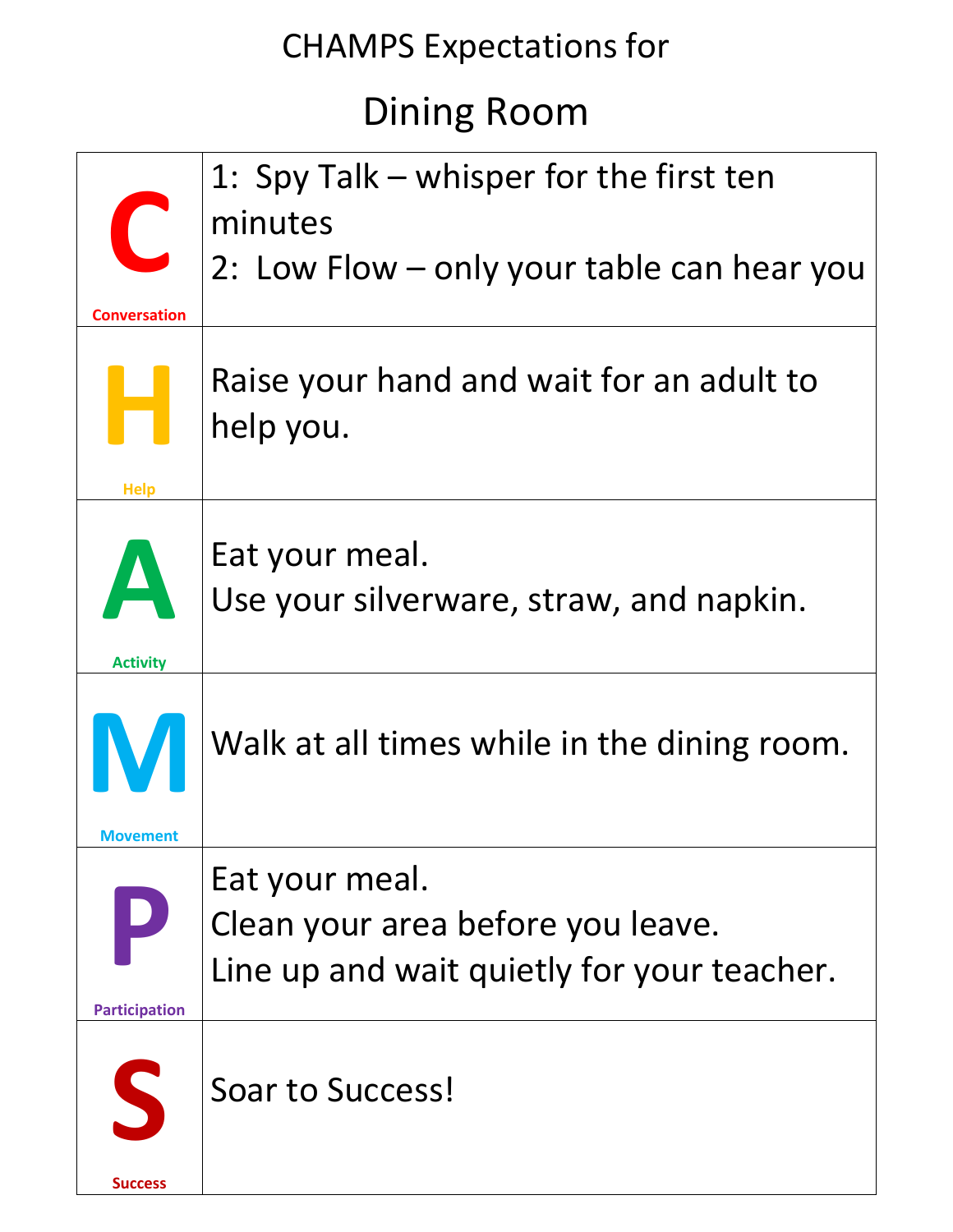# Hallways and Walkways

| $\blacksquare$<br><b>Conversation</b> | 0: Silence is Golden - silent voices in line                                                      |
|---------------------------------------|---------------------------------------------------------------------------------------------------|
| <b>Help</b>                           | Raise your hand and wait for an adult to<br>help you.<br>Ask your buddy.                          |
| <b>Activity</b>                       | Independent work                                                                                  |
| Movement                              | Walk with a buddy or an adult.                                                                    |
| <b>Participation</b>                  | Walk on the third square away from the<br>wall. Leave a personal space between you<br>and others. |
| S<br><b>Success</b>                   | Soar to Success!                                                                                  |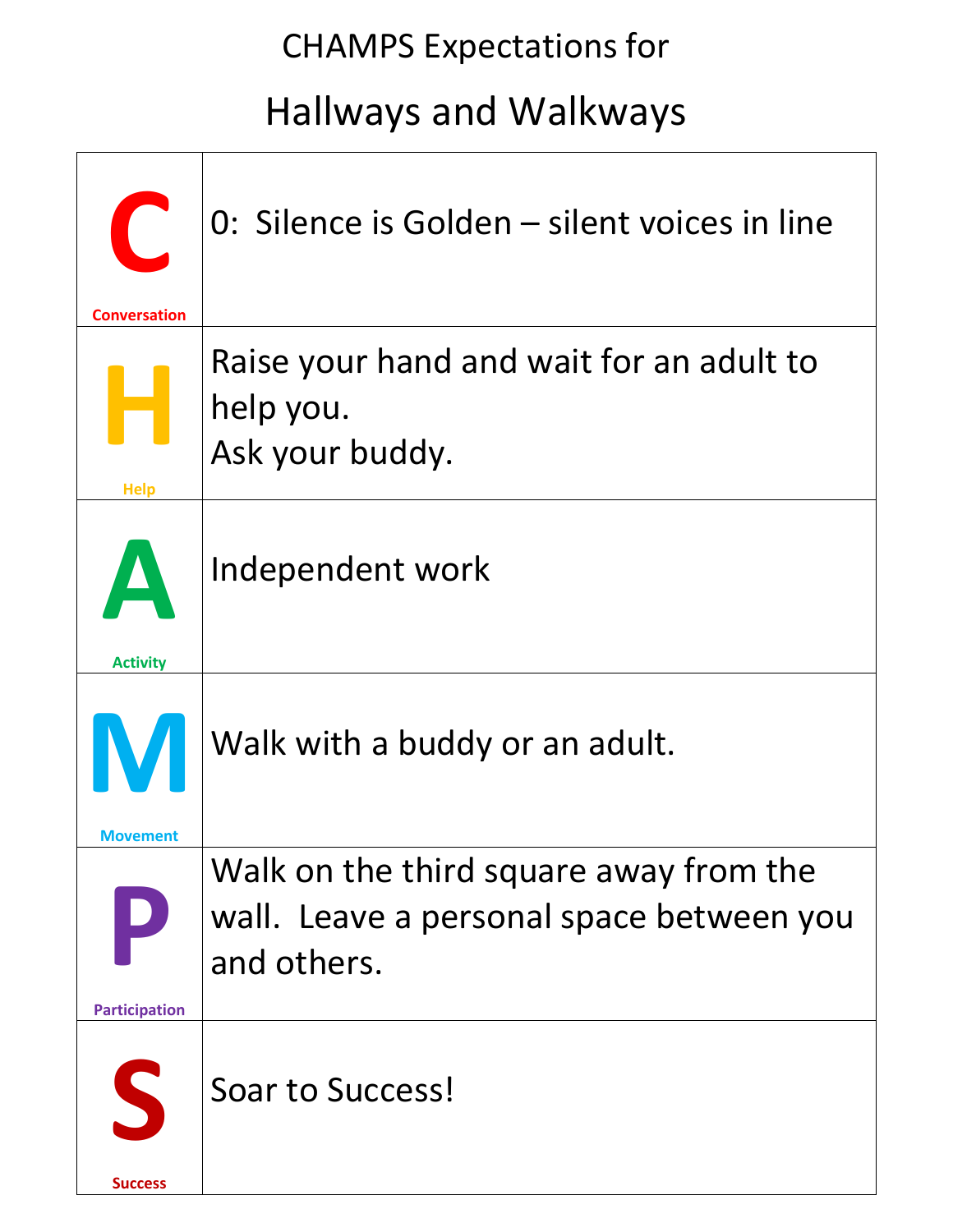# Computer Lab

| <b>Conversation</b>  | 2: Low Flow – only those near you can<br>hear you                  |
|----------------------|--------------------------------------------------------------------|
| <b>Help</b>          | Raise your hand and wait for an adult to<br>help you.              |
| <b>Activity</b>      | Independent work                                                   |
| Movement             | Stay seated with your head up.                                     |
| <b>Participation</b> | Stay engaged.<br>Stay focused.<br>Answer all questions completely. |
| S<br><b>Success</b>  | Soar to Success!                                                   |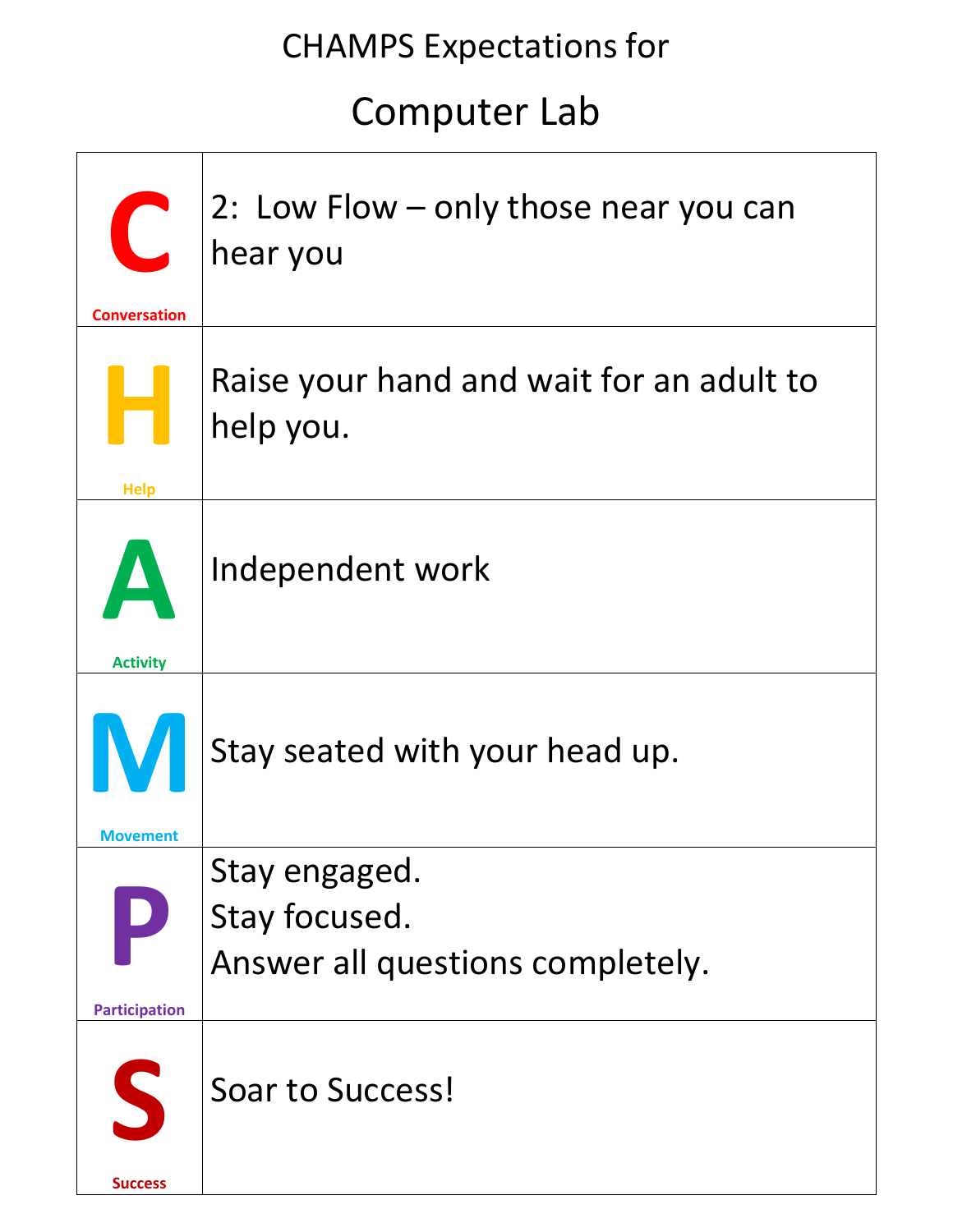# Jay W. Erwin Media Center

| $\overline{C}$<br><b>Conversation</b> | 1: Spy Talk – whispering; only one person<br>can hear you                                                           |
|---------------------------------------|---------------------------------------------------------------------------------------------------------------------|
| <b>Help</b>                           | Raise your hand and wait for an adult to<br>help you.                                                               |
| <b>Activity</b>                       | Independent work OR<br>Whole group                                                                                  |
| Movement                              | Walk through the media center.                                                                                      |
| <b>Participation</b>                  | Find a book to check out.<br>Bring it to the circulation desk.<br>Check out your book and bring it back on<br>time. |
| S<br><b>Success</b>                   | Soar to Success!                                                                                                    |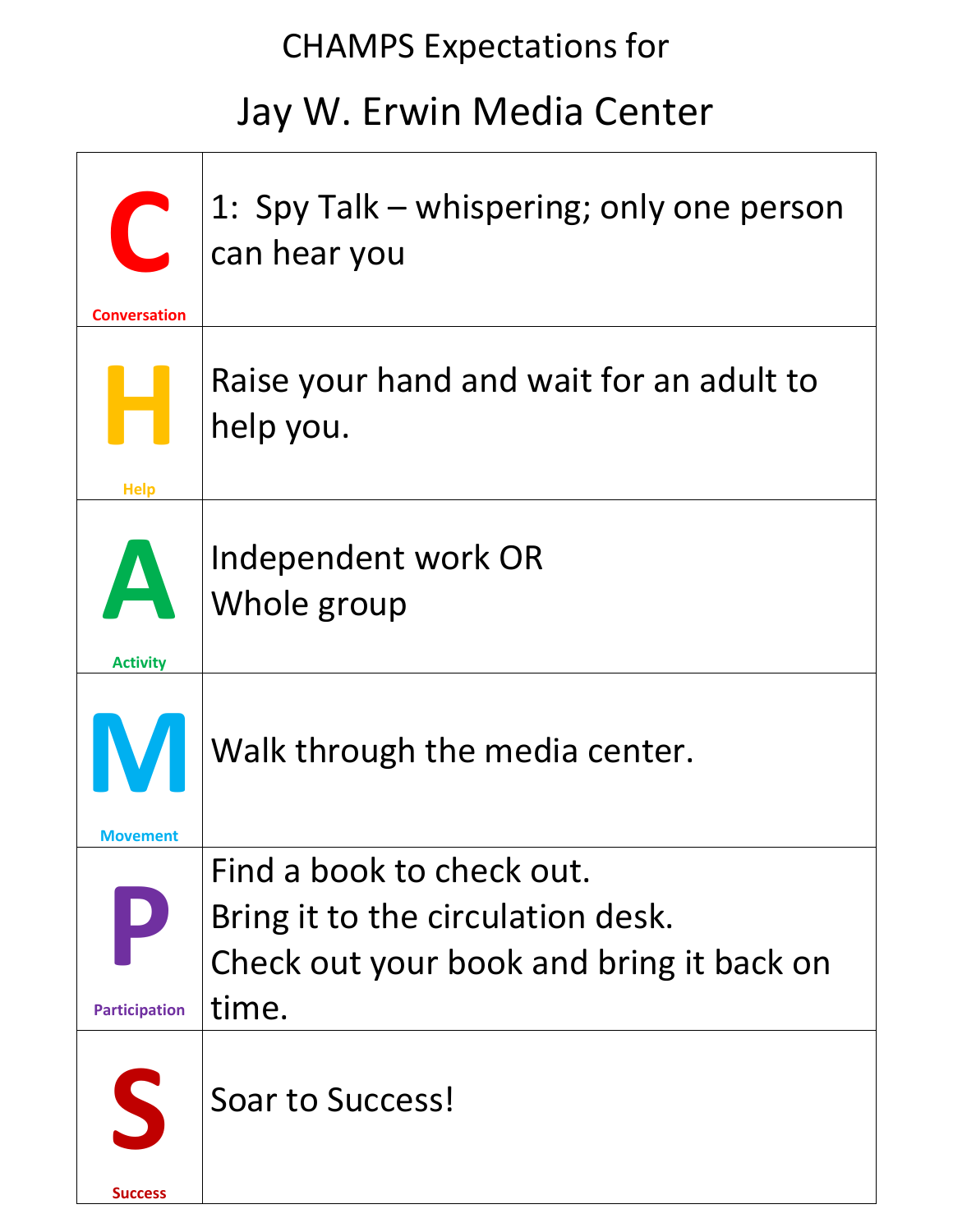## Car Rider Dismissal

| <b>Conversation</b>  | 1: Spy Talk – whispering; only one person<br>can hear you                         |
|----------------------|-----------------------------------------------------------------------------------|
| <b>Help</b>          | Raise your hand and wait for an adult to<br>help you.                             |
| <b>Activity</b>      | Independent work                                                                  |
| <b>Movement</b>      | Stay seated.                                                                      |
| <b>Participation</b> | Read quietly until your name is called and<br>an adult walks you to your vehicle. |
| S<br><b>Success</b>  | Soar to Success!                                                                  |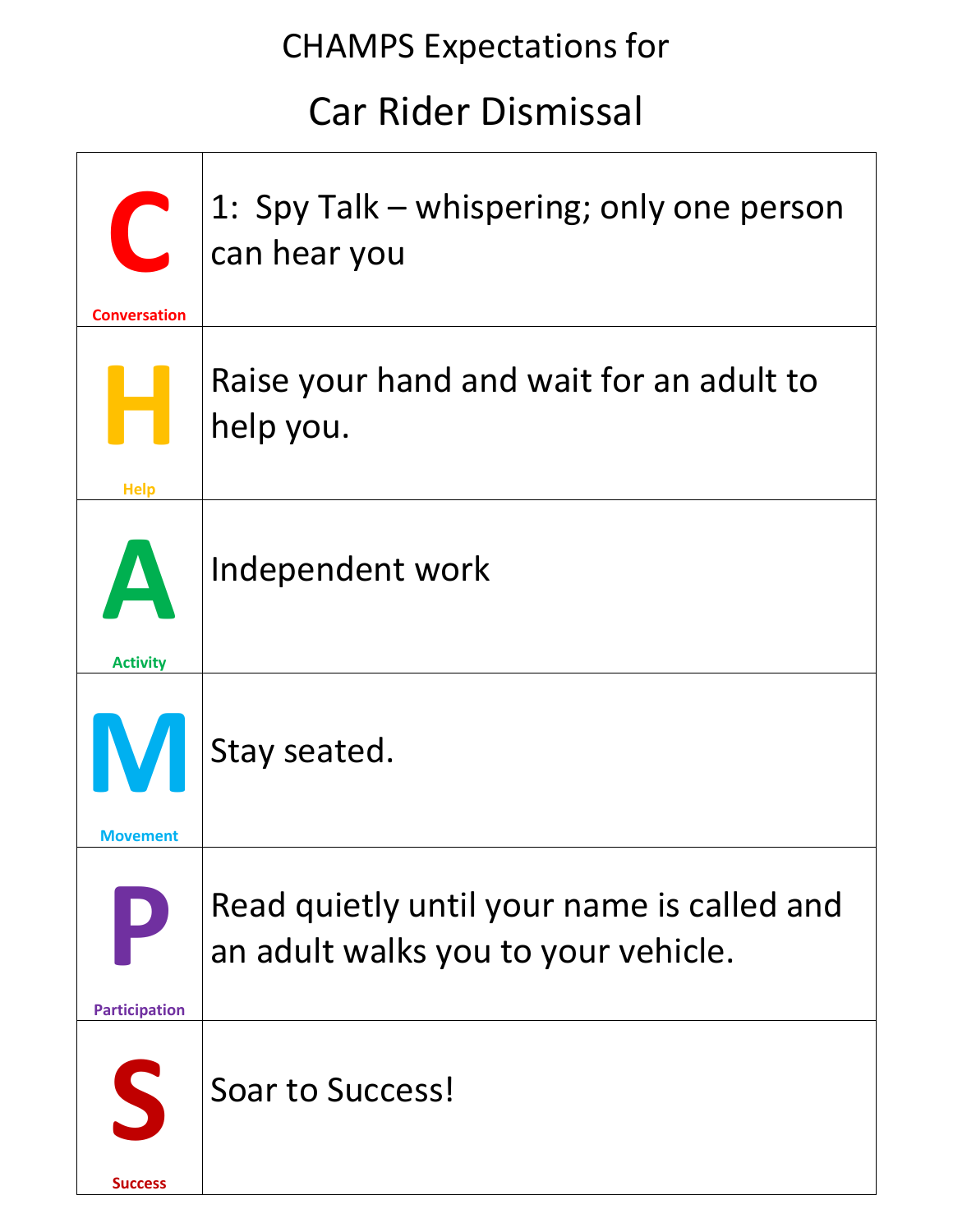## Bus Rider Dismissal

| $\overline{C}$<br><b>Conversation</b> | 1: Spy Talk – whispering; only one person<br>can hear you                          |
|---------------------------------------|------------------------------------------------------------------------------------|
| <b>Help</b>                           | Raise your hand and wait for an adult to<br>help you.                              |
| <b>Activity</b>                       | Independent work                                                                   |
| <b>Movement</b>                       | Stay seated.                                                                       |
| <b>Participation</b>                  | Read quietly until your bus arrives and an<br>adult walks you to your bus to load. |
| S                                     | Soar to Success!                                                                   |
| <b>Success</b>                        |                                                                                    |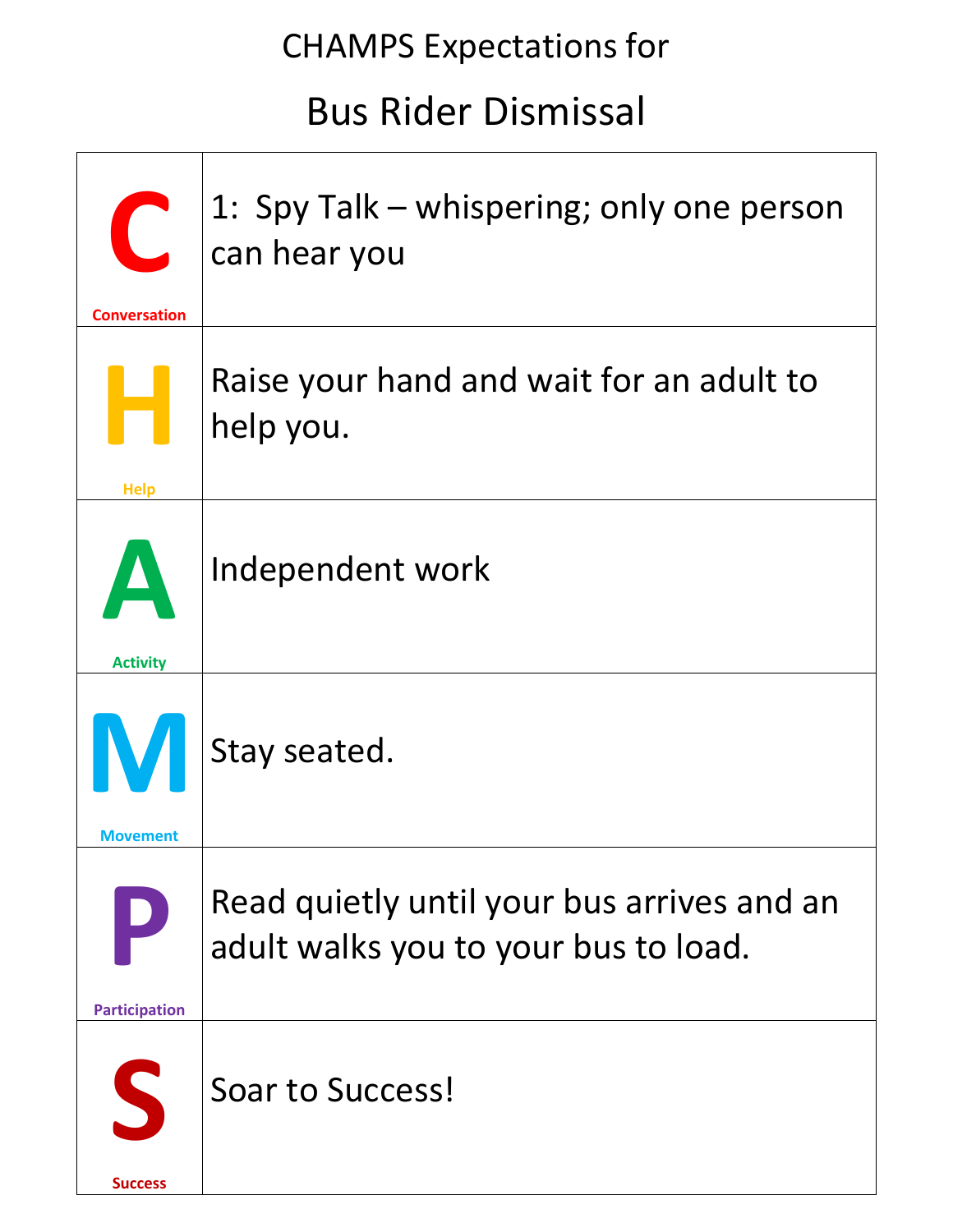# Bike Rider and Walker Dismissal

| C<br><b>Conversation</b>                 | 3: Formal Normal – normal conversation<br>or presentation voice                                 |
|------------------------------------------|-------------------------------------------------------------------------------------------------|
| <b>Help</b>                              | Find an adult in the hallway and ask for<br>help.                                               |
| $\boldsymbol{\Delta}$<br><b>Activity</b> | Independent work                                                                                |
| IV.<br><b>Movement</b>                   | Walk from your classroom to the front of<br>the school.                                         |
| <b>Participation</b>                     | Wait for the crossing guard to stop traffic.<br>Walk across Maine Avenue. Stay on<br>sidewalks. |
| S<br><b>Success</b>                      | Soar to Success!                                                                                |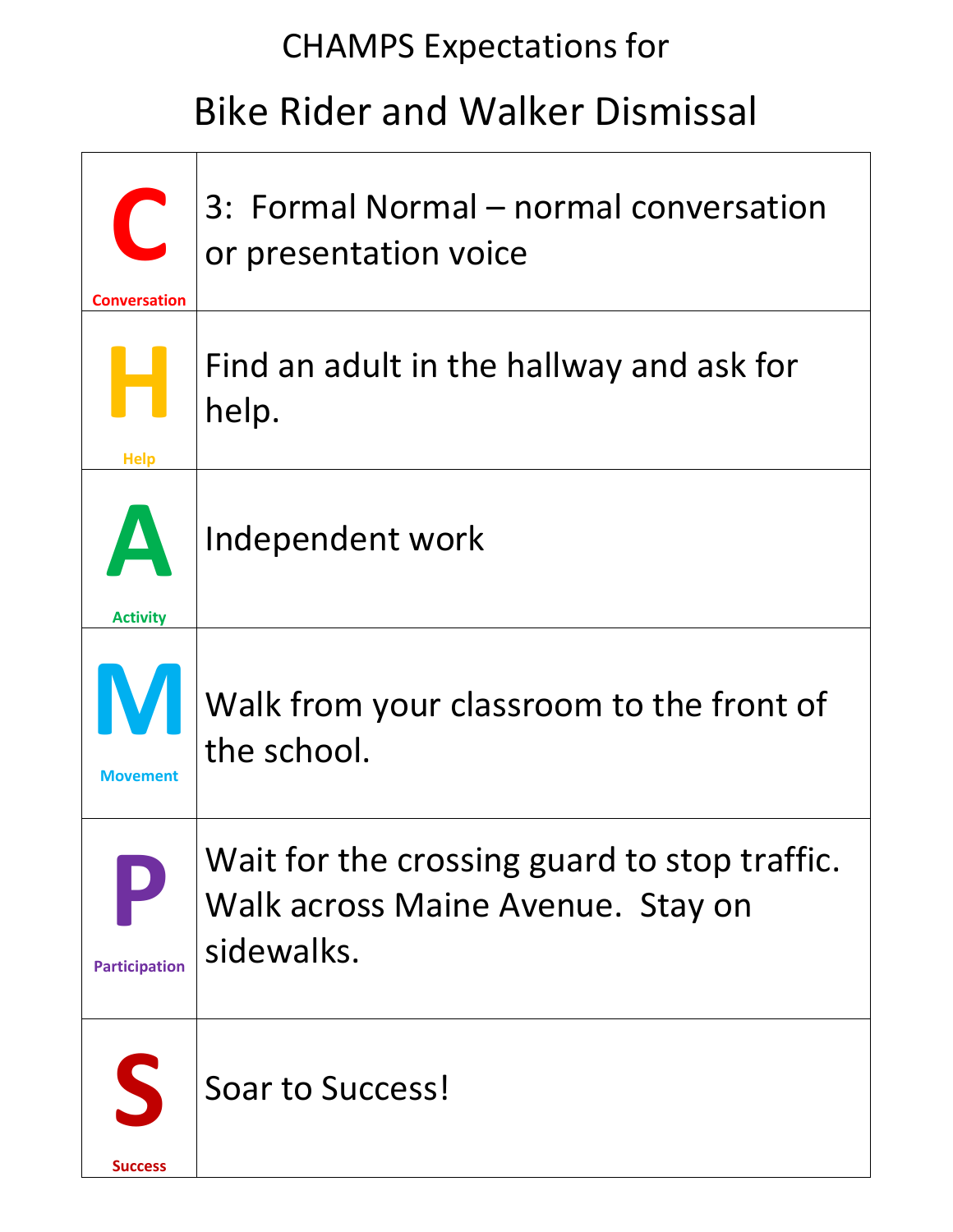# Riding the School Bus

| C                    | 0: Silence is Golden – silent voices at<br>railroad crossings |
|----------------------|---------------------------------------------------------------|
| <b>Conversation</b>  | 2: Low Flow – only the people in your seat<br>can hear you    |
| <b>Help</b>          | Raise your hand and wait for an adult to<br>help you.         |
| <b>Activity</b>      | Independent work                                              |
|                      | Stay seated while the bus is in motion.                       |
| Movement             | Walk to the exit when you arrive at your<br>bus stop.         |
|                      | Read quietly.                                                 |
|                      | Work on your homework.                                        |
| <b>Participation</b> |                                                               |
| S<br><b>Success</b>  | Soar to Success!                                              |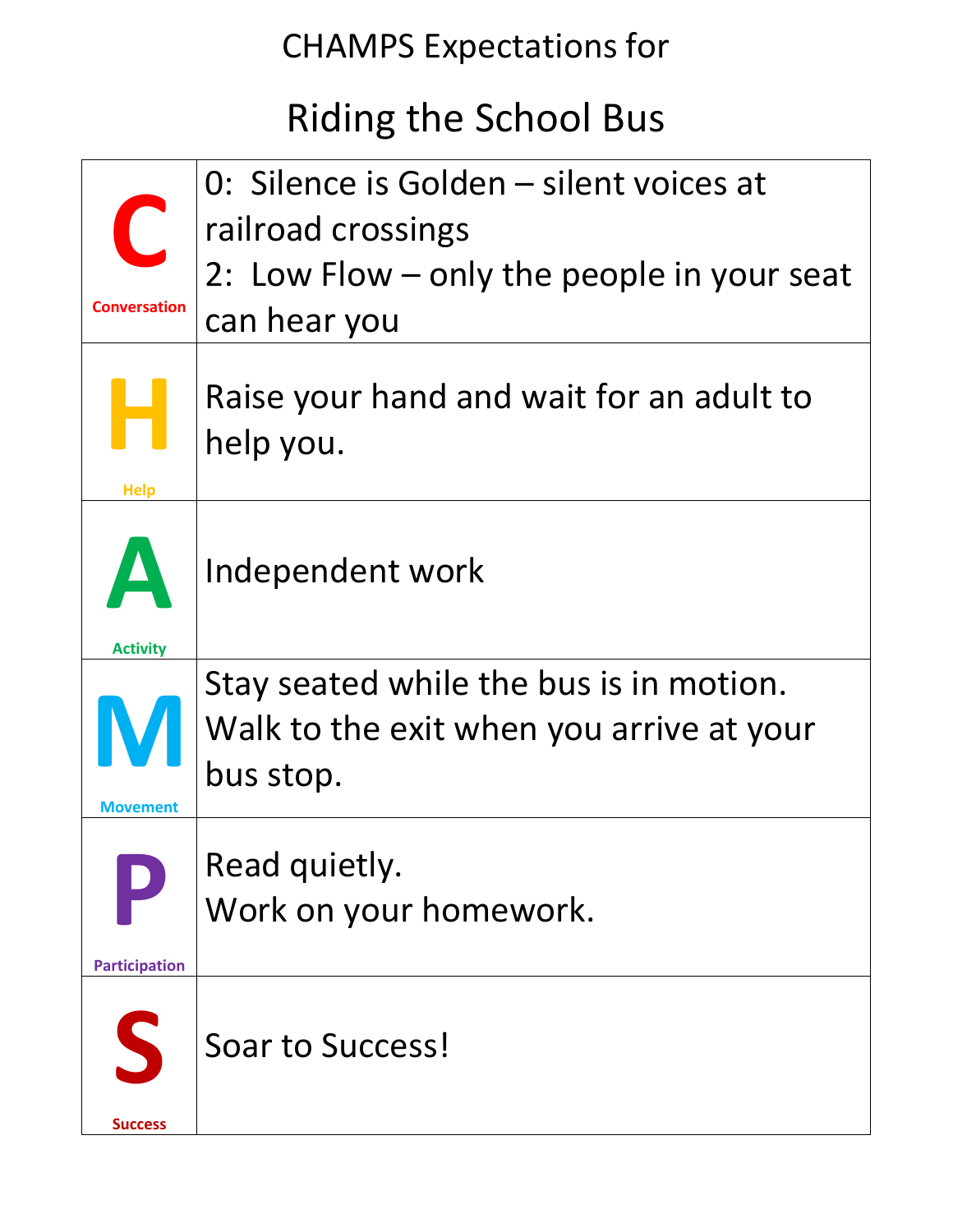# Switching Classrooms

| $\begin{bmatrix} 1 \\ 2 \end{bmatrix}$<br><b>Conversation</b> | 0: Silence is Golden - silent voices in the<br>hallways and on sidewalks                                                                  |
|---------------------------------------------------------------|-------------------------------------------------------------------------------------------------------------------------------------------|
| <b>Help</b>                                                   | Raise your hand and wait for an adult to<br>help you.                                                                                     |
| <b>Activity</b>                                               | Independent work                                                                                                                          |
| Movement                                                      | Walk to and from your location safely.                                                                                                    |
| <b>Participation</b>                                          | Gather your materials. Stay focused. Walk<br>on the third square away from the wall.<br>Leave a personal space between you and<br>others. |
| S<br><b>Success</b>                                           | <b>Soar to Success!</b>                                                                                                                   |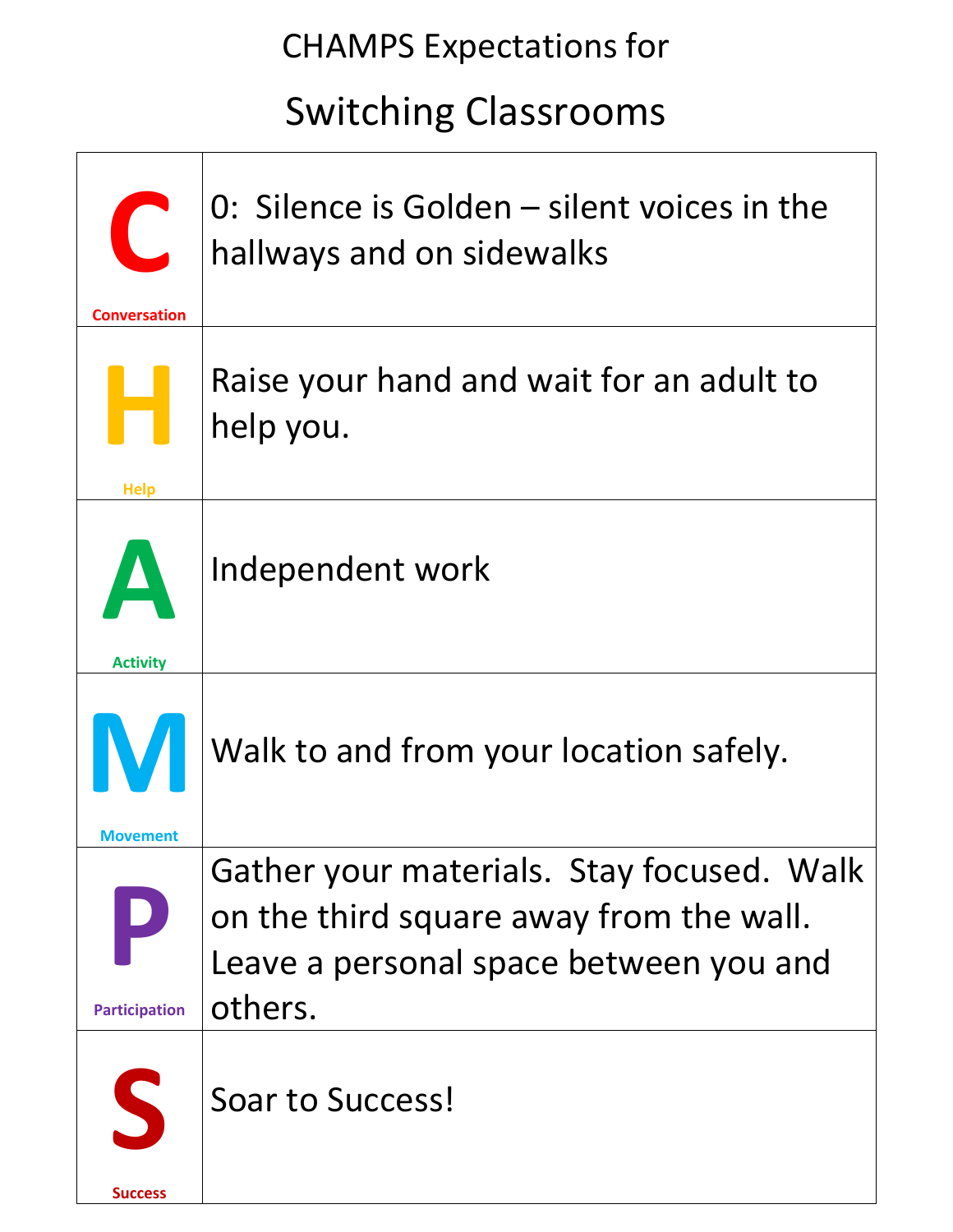## Outdoor Recess

| $\overline{C}$<br>Conversation | 0: Silence is Golden – silent voices in the<br>hallways and on sidewalks<br>4: Outside Voice – playground voice |
|--------------------------------|-----------------------------------------------------------------------------------------------------------------|
| <b>Help</b>                    | Ask your teacher or buddy for help.                                                                             |
| Activity                       | Outdoor play                                                                                                    |
| V<br>Movement                  | Walk on the blacktop.<br>Run on grassy or mulched areas.                                                        |
| <b>Participation</b>           | Take care of equipment.<br>Use equipment appropriately.<br>Return equipment when finished.                      |
| S                              | <b>Soar to Success!</b>                                                                                         |
| <b>Success</b>                 |                                                                                                                 |